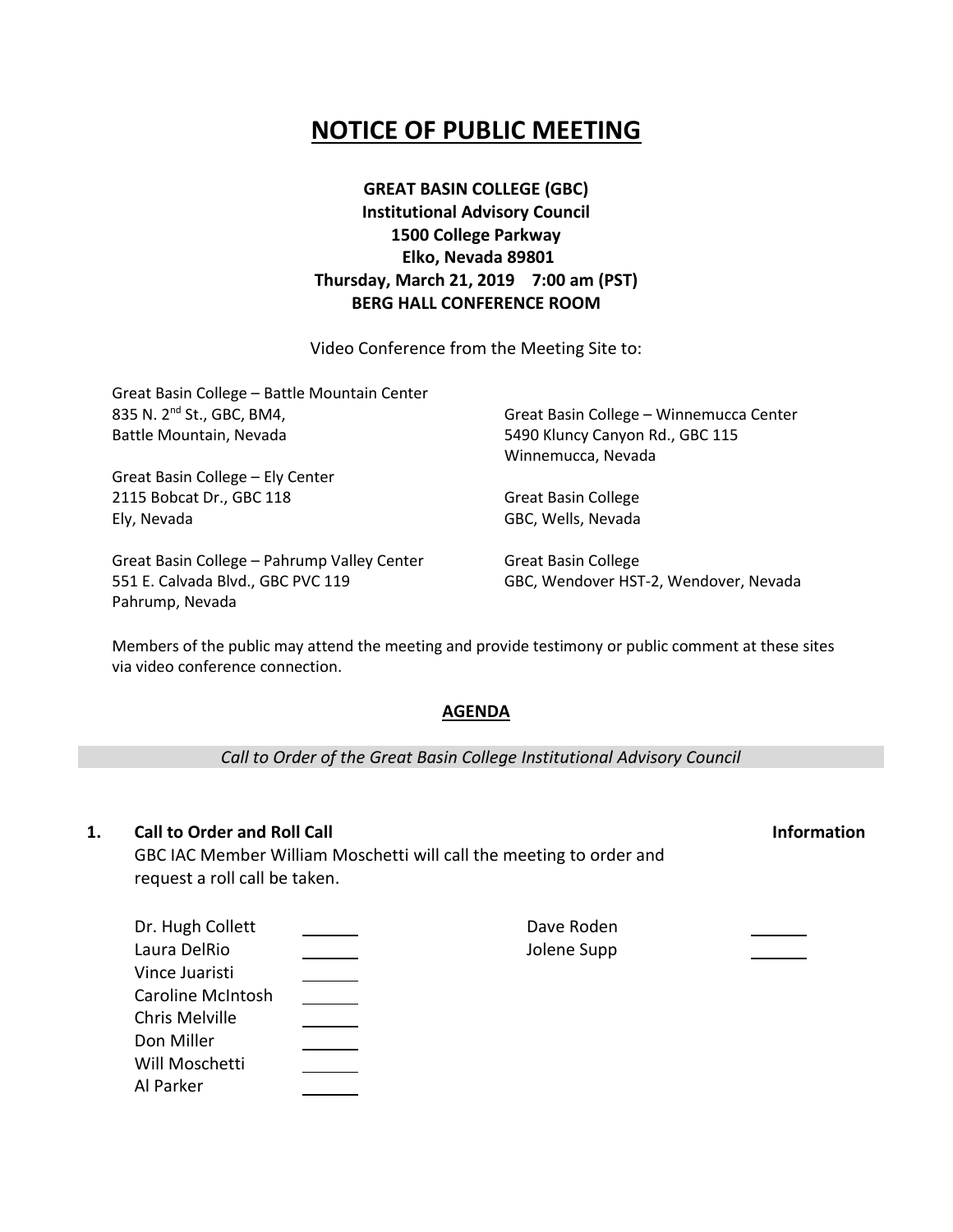|     |                                                                                                                                                                                                                                                                                                     | <b>Possible Action</b>                    |
|-----|-----------------------------------------------------------------------------------------------------------------------------------------------------------------------------------------------------------------------------------------------------------------------------------------------------|-------------------------------------------|
|     | GBC Institutional Advisory Council will review, recommend changes, and/or approve the<br>minutes of the GBC IAC meeting on May 17, 2018 and March 15, 2018. (Note: no quorum for<br>meeting on November 15, 2018 so meeting was recessed at 7:05 am. Meeting on January 17,<br>2019 was cancelled). |                                           |
| 4   | Membership of the GBC IAC - Will Moschetti<br>The GBC IAC will discuss the chair vacancy and/or approve any<br>interested party to resume the one-year left on Matt McCarty's term as<br>Chair. Pending approval from the BOR chairannounce new member to<br>the GBC IAC.                           | Information/For<br><b>Possible Action</b> |
| 5.  | Board of Regents' Community College Committee Meeting and the IAC<br><b>Chairs Meeting Update -</b>                                                                                                                                                                                                 | <b>Information</b>                        |
| 6.  | <b>GBC IAC Business Matters - Will Moschetti</b>                                                                                                                                                                                                                                                    | <b>Information</b>                        |
| 7.  | <b>Superintendents' Update</b><br>Any superintendent attending will be given an opportunity to discuss successful collaborations<br>with GBC and/or request additional assistance.                                                                                                                  | <b>Information</b>                        |
| 8.  | <b>GBC Foundation Update - Matt McCarty</b><br>GBC Foundation Director Matt McCarty give a verbal report of Foundation activities.                                                                                                                                                                  | <b>Information</b>                        |
| 9.  | President's Update - Joyce Helens<br>President Joyce Helens will give a president's report.                                                                                                                                                                                                         | <b>Information</b>                        |
| 10. | Vice Chancellor for Community Colleges Report - Nate MacKinnon<br>Vice Chancellor for Community Colleges will give a verbal report on important issues.                                                                                                                                             | <b>Information</b>                        |
| 11. | <b>New Business</b><br>Items for consideration at future meetings may be suggested. Any discussion of an item under<br>"New Business" is limited to description and clarification of the subject matter of the item,<br>which may include the reasons for the request.                              | <b>Information</b>                        |
| 12. | <b>Public Comment</b> (see foregoing notation regarding public comment)                                                                                                                                                                                                                             | <b>Information</b>                        |
| 13. | <b>Adjourn</b>                                                                                                                                                                                                                                                                                      | <b>Information</b>                        |

**2. Public Comment** *(see foregoing notation regarding public comment)* **Information**

**3. Approval of Minutes –** *Will Moschetti* **Information/For**